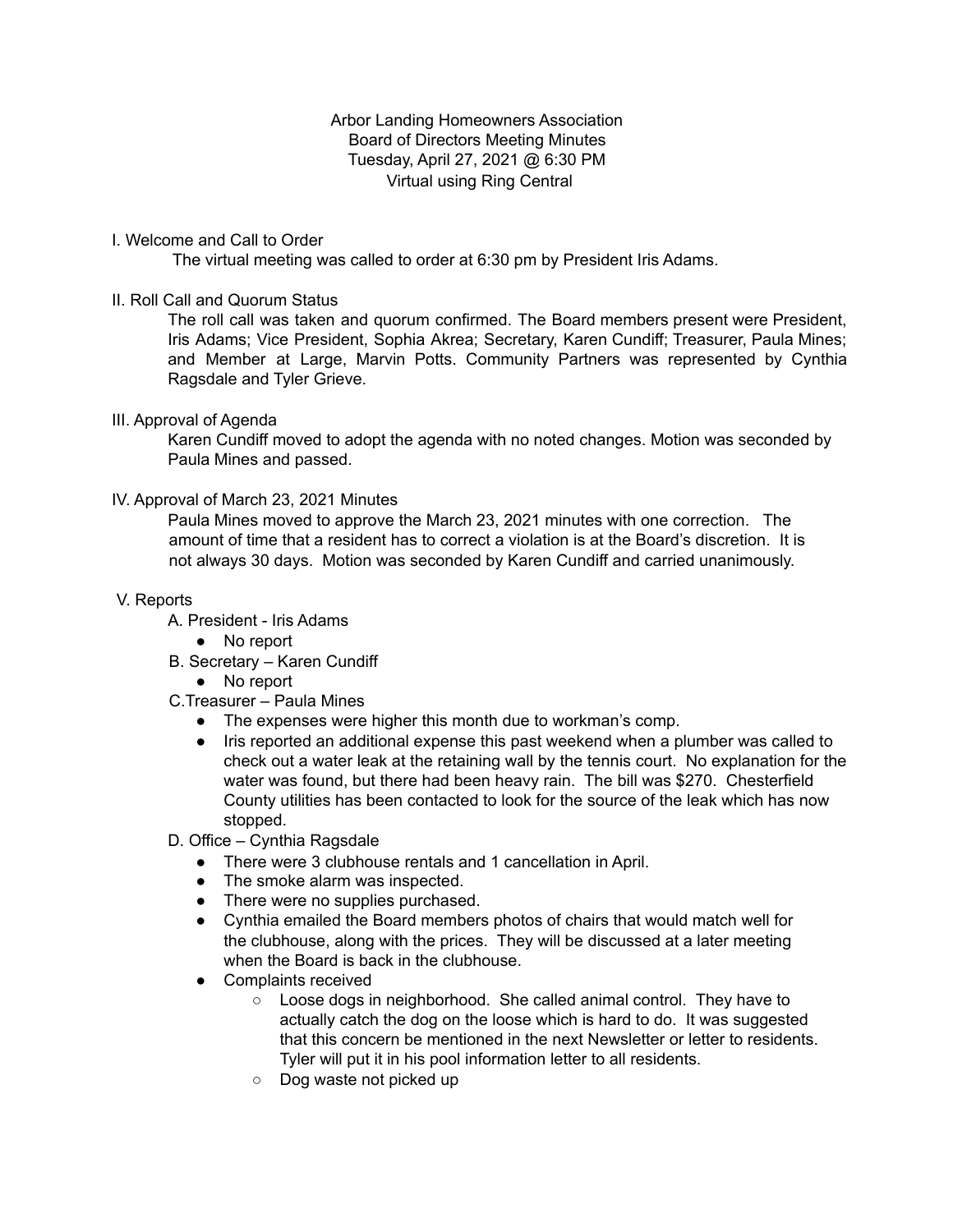○ Debris in a backyard. Tyler doesn't go into backyards to look for violations.

# E. Committees

1. Social

● No report.We are looking for a volunteer to head up the social committee. 2. ARC

- All current requests have been approved, except for one. This one will be discussed by the committee in a timely manner.
- Richard Ramos, ARC chairman, asked the Board's opinion of person's having a garden in the side yard. The Board agreed with him that all neighbors need to follow the covenant guideline of keeping gardens out of sight of the street.
- 3. Pool
	- Committee chairperson, Karen Cundiff, reported that members of the committee have requested that the pool be open for swimming during the week of June 1-4. Lifeguards will be there cleaning on T/Th and members would be glad to swim at their own risk even for 2 hours per day.
	- Several residents on the pool committee have asked specifically that the pool be open from 12 to 8pm starting June 7th, rather than opening at 4pm.
	- The committee sees no reason for ALHOA to purchase a new, large refrigerator for the pool house. All that is needed is a small, dorm-sized one for lifeguards to keep their food and drinks. Members who wish to snack at the pool bring their own snacks and drinks. It would be unmanageable for guards to be selling snacks while working. Karen offered to pick up a small fridge from Walmart for \$169, but the Board did not pursue this option.
- VI. Management Tyler Grieve -Violations
	- The list of violations has gone from 30 pages to 9-10 pages since Tyler has taken over.
	- There was a request to update garden rules. Tyler suggested ARC guidelines be updated next year with input from a lawyer.

VII. Old Business

- A. Landscaping
	- Cynthia obtained four bids to remove hanging branches by the pool and a dead tree, ranging from \$750-\$1,450. Paula Mines moved that we accept the bid from Brothers Tree Service for \$750. Karen Cundiff seconded the motion and it passed unanimously.
- B. Steps beside the tennis court
	- Karen Cundiff moved and Paula MInes seconded the motion to pay Marvin Potts \$75 to repaint the edges of the steps yellow as soon as possible to avoid a tripping hazard. The motion passed unanimously.
- C. Audit
- Paula Mines, BOD Treasurer, is pleased with the progress of the audit so far.
- D. CD Player
- Iris Adams has loaned her CD player to the Clubhouse until a new one is purchased. She suggested that we purchase a standard CD player that includes a sound bar for ease of use for various residents, according to their tech ability. Paula suggested that we provide written instructions for renters.
- E. Pool Contract